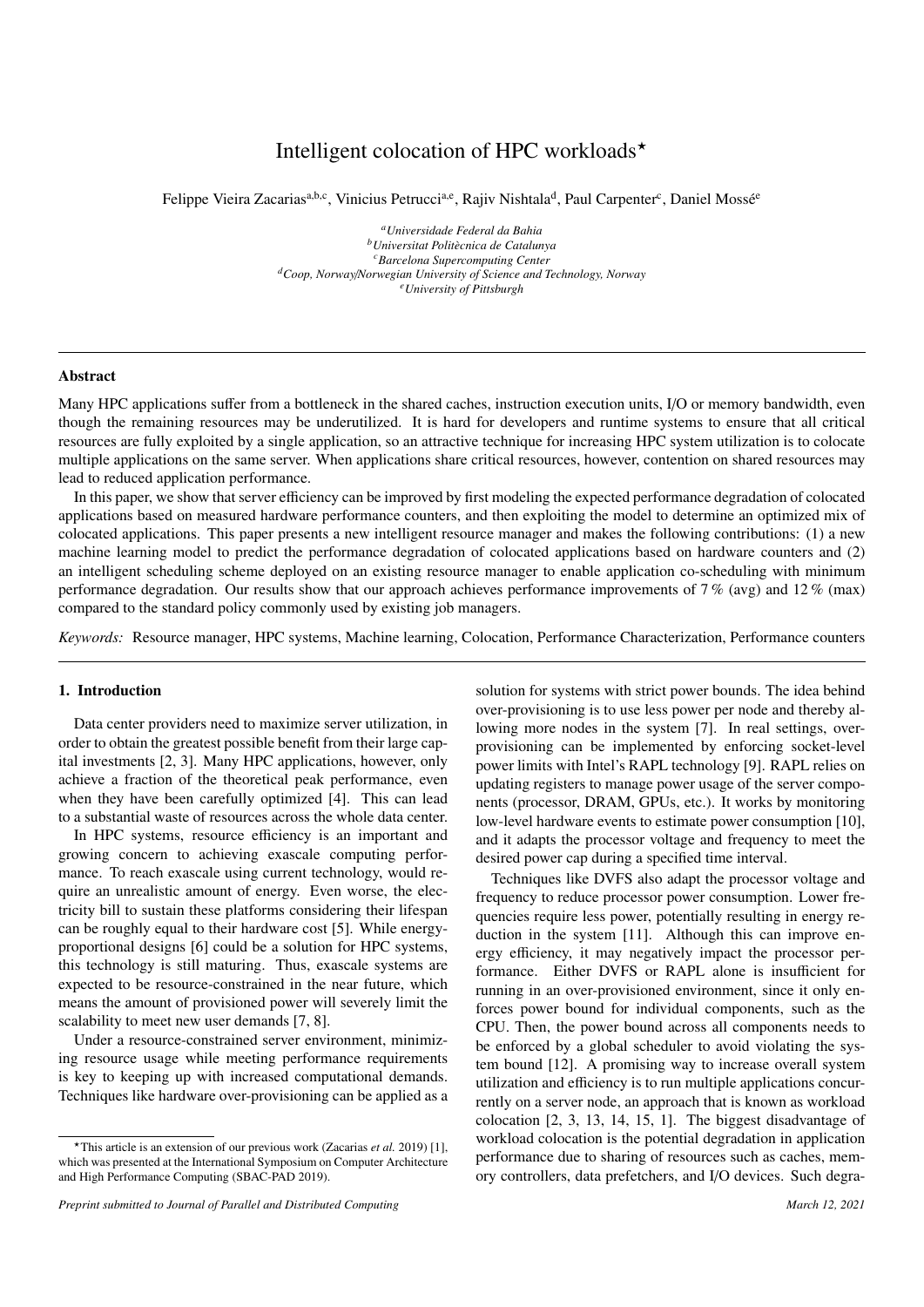dation is hard to predict in real systems, and it is impractical to measure the degradation of all pairs of applications ahead of time.

Due to the uncertain degradation effects, HPC systems usually do not support the sharing of resources in the same computing node among applications [16, 2]. Nevertheless, workload colocation does have a substantial potential to improve system throughput, especially when the colocated applications are bottlenecked on different resources [4, 1]. Note that this improvement in system utilization is made without any need to modify the application's source code.

Machine learning techniques have the potential to find a more complex relationship among input features (in our case, hardware *performance monitoring counters*, or PMCs) and the prediction of (in our case) the slowdown experienced by the colocated applications. Given the diverse nature of applications in HPC systems, machine learning models have the capability to generalize for new different applications. Although (some) machine learning approaches are computationally intensive, we observe, in our experiments, that they can be used with acceptable execution overhead with some optimizations (e.g., reducing the number of trees used in a random forest model)

This paper presents an approach that encompasses a machine learning model and its integration into an intelligent application scheduler. The goal is to reduce the *makespan*, which is the time between the start of the first application and the end of the last application in a job queue of fixed size. We make the following contributions:

- 1. We design and build prediction models to estimate performance degradation due to workload colocation. Our best model (Random Forest) is capable of providing good accuracy (81%) in predicting performance degradation.
- 2. We present a workload management solution based on machine learning for scheduling jobs, leveraging a given predicted degradation between colocated applications in the HPC system.
- 3. We evaluate our solution through an actual implementation deployed on an existing resource manager executing multithreaded applications from PARSEC, NPB, Splash, and Rodinia. We show a reduction in makespan (7% on average and 12% maximum) over the existing resource manager.

The key advantage of our technique is that it does not require application modifications or annotations; rather it is based on PMC data for deciding which applications can be run together with minimum degradation in a particular server.

# 2. Motivation

We motivate our work by discussing the challenges posed by resource colocation and how machine learning can be a favorable strategy to solve the server efficiency problem. We also conduct an experiment to show that prior work based on heuristics may fail to solve this problem.



Figure 1: Normalized makespan for Distributed Intensity [20] (prior work) vs FIFO sequential (no-sharing) and FIFO shared policies, while executing 20 randomized application queues (see Section 4 for details on experimental setup).

## *2.1. Resource Colocation*

Multi-core processors share both on and off-chip resources, such as caches, interconnects, and memory controllers [17]. It is known that applications running on different cores will experience contention due to these shared resources. Having a methodology that is capable of predicting how well a system will run in a particular colocation scenario would be very useful, as without prediction, profiling all possible colocations' performance beforehand to guide scheduling decisions can be prohibitively expensive. Using a machine learning system can be very useful, as we train on a subset of the applications and have a model that could generalize to the other new application colocations.

A large portion of previous research on performance prediction on multi-core is focused on contention for shared last level caches [18]. Prior work has attempted to estimate the performance slowdown of applications due to interference on shared resources [19]. They focus on developing techniques to predict the application behavior using indicators of cache usage. This behavior can either predict the extent to which an application suffers under colocation or the extent to which it can degrade its colocated application. These studies resulted in classification schemes for understanding the performance slowdown faced by applications [18].

Furthermore, many server applications can achieve only a fraction of the theoretical peak performance, even when carefully optimized to get close to the system's limit [4]. The subutilization tends to increase cores idle time, thus resulting in an over-provisioning that negatively impacts the utilization of the entire system [2].

# *2.2. Heuristic-based Solutions*

Prior research has addressed the workload colocation problem [20, 21, 22] (see Section 5), which favors co-scheduling applications with high variance in the shared resource (e.g., the Last-Level Cache, or LLC). Distributed Intensity (DI) [20] is an example of such a heuristic, which collects the LLC miss rate via hardware counters and avoids co-scheduling two applications with high LLC miss rates in the same memory hierarchy.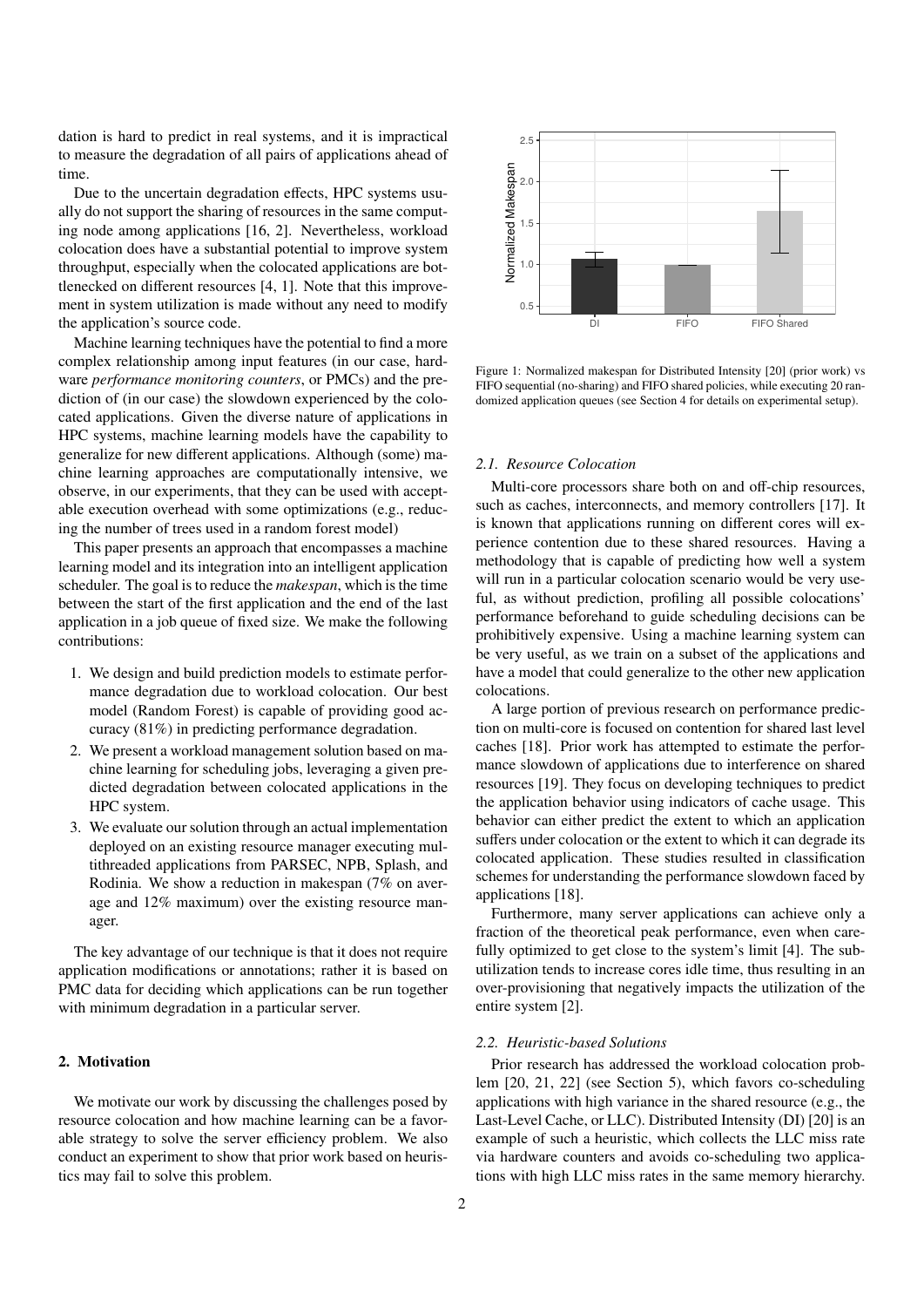

Figure 2: Overview of our approach consisting of two major phases: (a) offline deployment of a machine learning model for performance degradation prediction due to colocation and (b) online scheduling of the submitted job queue given a machine learning model. At the deployment stage, PMC data is collected, given to machine learning models for training and validation (with an optional step of feature selection/simplification), and models (M1–M4 in the figure) are evaluated using offline simulation. The best model (M1 in the figure) is used for scheduling in the real system deployment.

By exploring workload colocation, we can minimize the total time to execute all applications, i.e. the *makespan*.

Figure 1 shows the result of an experiment in which DI actually increases the makespan by 7% compared to the default FIFO policy in a typical job manager system (see Section 4 for details), but could improve by 30% over FIFO shared (allowing applications to run on the same node). This behavior is due to "bad" pairs co-scheduled by DI, which is observed in most executions. In other words, relying on simple heuristics (for example, using cache misses as a sole indicator) was not sufficient to minimize overall resource contention and improve server efficiency execution.

In contrast to prior heuristics, the key idea of our approach is to build a model that abstracts the application, by predicting its degradation introduced by colocating a pair of applications through automatic analysis of hardware *performance monitoring counters* (PMCs). Each of the PMCs tracks the occurrence of a single type of event (single hardware resource) with negligible overhead, but they do not directly reveal how much degradation the application will suffer when it is colocated with another application. In addition, there are many PMCs that can be used for monitoring; only a subset of them can be collected at a time, and only a (a different) subset is necessary and sufficient to reveal the degradation due to colocation. It is hard to intuitively identify the right PMCs and manually build the right model that maps the PMCs to the predicted degradation. For these reasons, we build and evaluate machine learning models to help us solve the problem.

## 3. Intelligent Workload Management

This section describes our solution based on PMCs to perform intelligent colocation of workloads in HPC systems.

# *3.1. Overview*

Figure 2 presents a high-level overview of our solution, organized in an offline phase (Deployment), and an online phase

(Scheduling). The deployment phase is responsible for training a machine learning model to estimate performance degradation due to workload colocation. The scheduling phase takes as input a job queue to execute in the server and decides on optimized colocations and a new ordering for those jobs.

A typical cluster scheduler in a workload manager uses a flavor of bin packing algorithm to assign ready jobs to physical nodes based on user-defined resource demands and constraints. In our solution, we keep the same distribution methodology performed by an existing workload manager and add to it non-exclusive access to physical nodes in a degradation-aware fashion. We design our solution to be readily deployed on an existing workload manager.

The machine learning model built in the deployment phase is used to predict the degradation for any pair of applications submitted to execute in the queue. We focus on finding a good colocation for pairs of applications as in [2, 3]. We use the maximum runtime execution within each pair to characterize degradation. We assume that each application has executed once in the system and its profile (that is, the PMCs measured for the application execution alone on the target system) is accessible to the workload manager.

In the scheduling phase, our technique receives as input both the list of jobs in the ready queue and the profile data for such jobs. Next, it uses the trained model to predict the degradation of two particular jobs if they were to run colocated with each other. Finally, it generates an optimized schedule queue that minimizes the overall runtime between the pairs of applications. Note that a new job queue is not created; the job queue provides the metadata for the workload manager to execute the pair in the right order.

To build the solution we follow these steps (as depicted in Figure 2):

- Step 1: Data collection from PMCs (Section 3.2)
- Step 2: Model training and validation (Section 3.3)
- Step 3: Input feature selection (Section 3.4)
- Step 4: Simulated deployment (Section 3.5.1)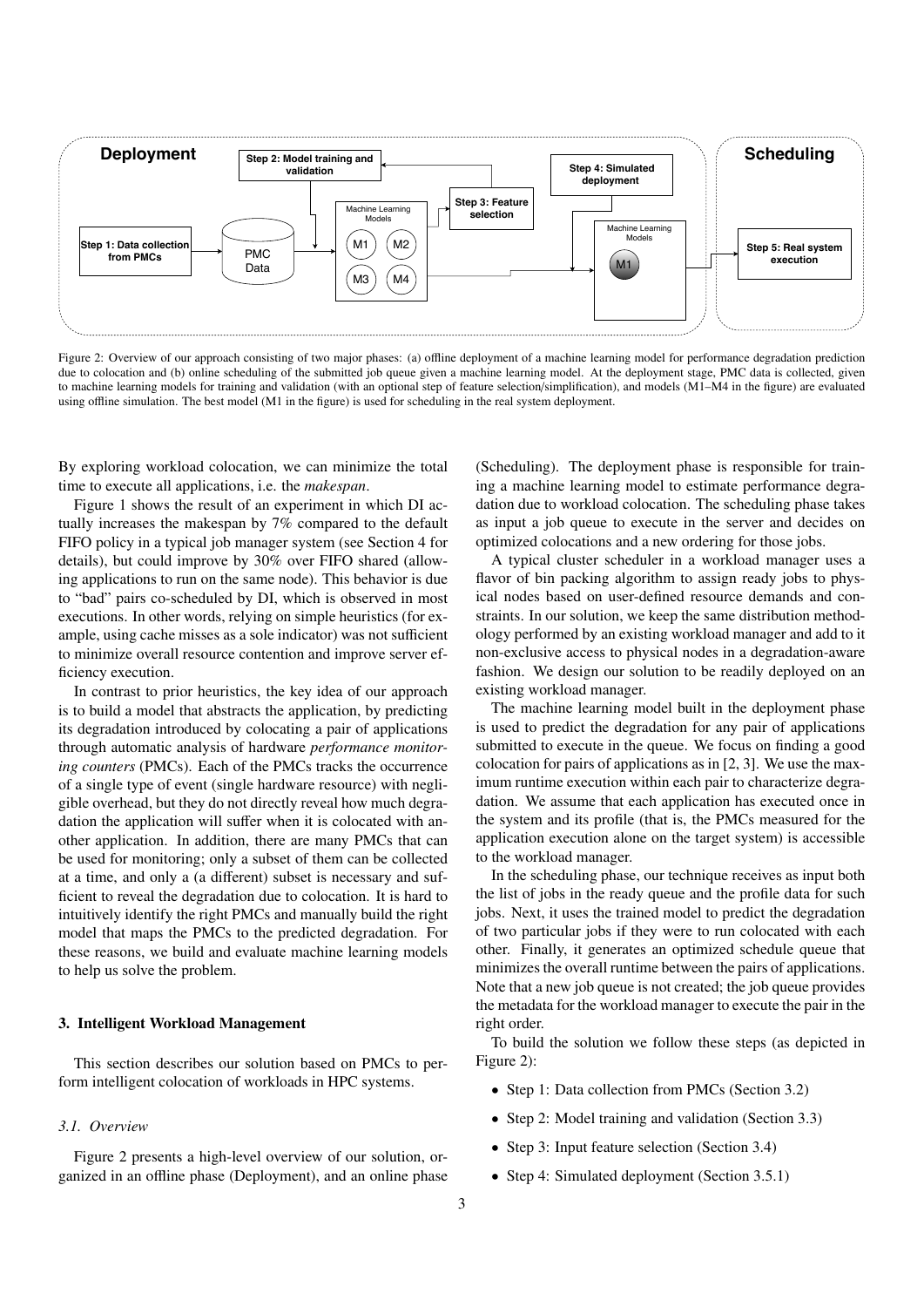• Step 5: Real system deployment (Section 3.5.2)

Below we detail each step of our solution:

#### *3.2. PMC Dataset Collection*

We collect PMCs and execution time from the applications to build a training set, which is usual in many data centers [23]. An application profile (input features) consists of its execution time on the target system and its collected PMCs.

We create the input dataset used for training the models, as follows. First, we execute each application alone in the system (without any other user applications). This was necessary to obtain a baseline for the application execution time and hardware counters considering the ideal condition: the application has all resources available without competing with other applications. We allow each application to use all available cores. All applications were executed multiple times and we collect the mean, minimum, maximum value, and the standard deviation for all of the PMCs shown in Table 1.

The baseline execution time is also needed to calculate the degradation experienced by application *i* during colocation with application *j* (Equation 1), which is calculated as the percentage increase in application *i*'s execution time, where *Talone<sup>i</sup>* is under the ideal conditions and  $T_{colori}$  when applications *i* and *j* execute colocated with each other.

$$
Deg_{ij} = 100 \times (T_{\text{color}_{ij}} - T_{\text{alone}_i})/T_{\text{alone}_i}
$$
 (1)

After collecting  $T_{alone_i}$  for all *i*, we execute every (primary) application concurrently with another (interfering) application. We execute all possible pairs of applications used for training by starting the two applications at the same time. If the interfering application finishes before the primary application, we restart it to keep the primary application under contention during its entire execution.

Although the  $O(n^2)$  complexity (for *n* applications) for data collecting from job colocation can be high if *n* is large, in the long term, this cost can be reduced by executing a subset of the pairs of common applications, and estimating the rest (e.g., via matrix factorization), or by using fast *O*(*n*) microbenchmarking as in Bubble-Up [2]. Note that the  $O(n^2)$  complexity is dependent on the number of applications used for training, and not the total number of applications deployed on the system.

The resulting training dataset contains three parts: (a) the PMC data for the primary application when running alone on the system; (b) the PMC data for the interfering application running alone on the system and (c) the performance degradation suffered by the primary application for this pair. Prior to the training of our models we identify applications that are not affected at all by running in shared mode and consequently might introduce small negative degradation values as noises to the input file. We then alter to 0 the negative values that appear to represent no apparent degradation in the colocated application.

## *3.3. Model Training and Validation*

Our methodology aims to estimate the degradation of two applications running concurrently on the same machine based on Table 1: Hardware counters and derived metrics.

| Events   | Counters/PMCs                                                                                                                                                                                                                                                                                                                                                                                                                                         |  |  |  |
|----------|-------------------------------------------------------------------------------------------------------------------------------------------------------------------------------------------------------------------------------------------------------------------------------------------------------------------------------------------------------------------------------------------------------------------------------------------------------|--|--|--|
| Hardware | cycles, instructions, resource_stalls.any,<br>branch_instructions, stalled_cycles_frontend,<br>stalled_cycles_backend,branch_misses                                                                                                                                                                                                                                                                                                                   |  |  |  |
| Software | page_faults, context_switches, cpu_migrations                                                                                                                                                                                                                                                                                                                                                                                                         |  |  |  |
| Cache    | cache_references, cache_misses,<br>LLC_prefetches, LLC_prefetch_misses,<br>12_rqsts.demand_data_rd_hit<br>12_rqsts.pf_hit, 12_11d_wb_rqsts.miss<br>12_lines_out.pf_clean, 12_lines_out.pf_dirty<br>12_rqsts.all_pf, 11d.allocated_in_m<br>12_lines_out.demand_clean, 11d.eviction<br>12_rqsts.all_demand_data_rd, 12_lines_in.all,<br>L1_dcache_store_misses.<br>L1_dcache_load_misses, L1_dcache_loads<br>L1_dcache_prefetch_misses, 11d.replacement |  |  |  |
| Memory   | mem_uops_retired.all_stores<br>mem_uops_retired.all_loads<br>mem_load_uops_retired.llc_miss<br>mem_load_uops_retired.llc_hit                                                                                                                                                                                                                                                                                                                          |  |  |  |
|          | Calculated IPC, cache_ref_per_instructions, CPU_usage<br>cache_misses_per_instructions, miss_ratio                                                                                                                                                                                                                                                                                                                                                    |  |  |  |

the PMC data from these applications. As illustrated in Figure 3, given the PMC input data for an application *X* (the primary one) and application *Y* (the interfering one), the trained model will output the expected degradation suffered by the primary application *X* when colocated with application *Y*.



Figure 3: Overview of how the prediction model works for estimating the degradation of a pair of applications.

We explore and evaluate the following well-known machine learning models in our work. *Elastic Net* [24], a regularization method that does variable selection and shrinkage of regression coefficients applying penalty, and it groups strongly correlated variables; *Support Vector Machine (SVM) Regressor* [25], a generalization of SVM to solve regression problems; *Random Forest Regressor* [26], a supervised learning algorithm that as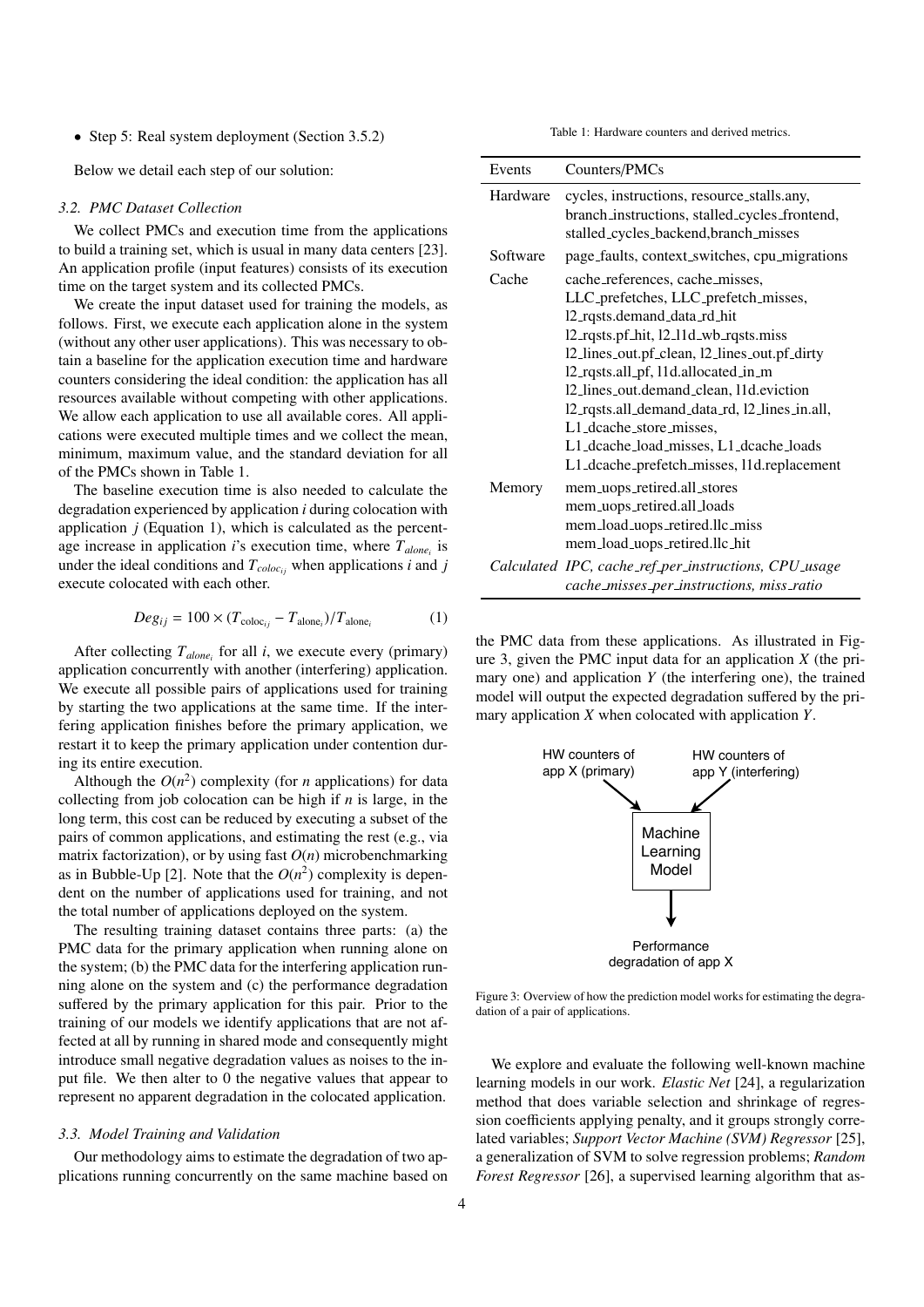sembles multiple decision trees to predict a decision for a given mapping function; and *Multilayer Perceptron (MLP) Regressor* [27] that learns a non-linear function allowing one or more hidden layers between the input and output layers. These layers work by specifying a set of "neurons" that can propagate the inputs through a network using a series of functions located at each node.

#### *3.3.1. Training Phase*

From the complete dataset, we hold 30% of the data (randomly chosen) to validate and test the final model. For the training and validation of the described models, we iterated over them applying 5-fold cross-validation to achieve higher scores during the training phase. The method splits the other 70% of the input data into *k* number of subsets (in our case  $k = 5$ ), then performs the training on *k-1* subsets, leaving one subset for the evaluation of the trained model and iterating *k* times with a different subset for testing each time. The same process is repeated *k* times and in each iteration, a different group is picked to be used as a validation set.

During the training phase, we experimented with different parameters in the models in order to achieve the highest scores. These parameters are called "hyper-parameters" in machine learning and are not directly learned within the training. For instance, the parameters *alpha*, *gamma* and *kernels* are passed as arguments to the desired model to be trained.

Common techniques such as GridSearch or RandomSearch check the full space of available values for the hyperparameters, which can be time and computationally demanding. In order to more quickly explore the search space and find the most suitable combination of those parameters for each model, we applied a sequential model-based optimization [28]. The method applies a Bayesian optimization technique that takes into account the information of previous trials to chose the next set of values. The parameters we iterated over for each model are listed in Table 2.

Table 2: Tuned hyper-parameters for each model.

| Models               | Parameters                                                                      |  |
|----------------------|---------------------------------------------------------------------------------|--|
| <b>Elastic Net</b>   | alpha, 11 ratio, tol, max iter                                                  |  |
| <b>Random Forest</b> | max_features, min_samples_split,<br>bootstrap, n_estimators                     |  |
| <b>SVM</b>           | kernel, C, tol, coef0, degree, gamma,<br>epsilon                                |  |
| ML P                 | hidden_layer_sizes, alpha activation,<br>learning_rate, learning_rate_init, tol |  |

We show the accuracy by using the coefficient of determination, *R*-squared ( $R^2$ ). For a given prediction function  $y = f(x)$ ,  $R<sup>2</sup>$  determines how much the total variation of *Y* (dependent variable) is due to *X* (independent variable). In other words, it is 1 − *Z*, where *Z* is the ratio of the residual sum of squares to

Table 3: Selected hardware counters and derived metrics for feature selection step.

| Events   | Counters                                                   |
|----------|------------------------------------------------------------|
| Hardware | cycles, instructions, branch_instructions<br>branch misses |
| Software | page_faults, context_switches, cpu_migrations              |
| Cache    | cache_references, cache_misses                             |
|          | Calculated CPU_usage                                       |

the total sum of squares, as in Equation (2):

$$
R^{2} = 1 - \frac{\sum (Y_{actual} - Y_{predicted})^{2}}{\sum (Y_{actual} - Y_{mean})^{2}}
$$
 (2)

We applied  $R^2$  as measure of validity because it is widely used indicator in machine learning and statistical analysis.

# *3.4. Input Feature Selection*

In this step, we want to simplify our methodology by identifying the input features that will most affect the prediction, while reducing the time required to collect the PMC profiles from the applications when building new training sets. To have a common ground across multiple architectures, we select a generic PMC subset (found in all modern architectures) when building our prediction models. By using only generic features, we will build a simple and a more portable methodology to be applied on several architectures without depending on specific PMC hardware support.

Our feature selection process is quite simple. First, we looked at the list of generic counters provided by the standard profiling tool on Linux (the perf tool). We selected a subset of those counters that allowed us to collect all of them without requiring (1) to perform PMC multiplexing on the limited physical PMC registers and (2) to run the applications several times with different PMCs due to conflicts in simultaneously collecting PMCs. From the perf tool list, we selected the counters presented in Table 3.

In Section 4.3, we evaluate the quality of the schedule via simulation using *generic PMCs* compared to using *all counters* originally used in the model training (given in Table 1).

## *3.5. Model Deployment*

After training and validating the models, we generate and schedule randomized queues of applications with the goal of minimizing the overall execution time. Given a set of *n* independent applications  $A_1, A_2, ..., A_n$ , the goal is find a schedule that colocates a pair of applications (*i* and *j*) onto a server node with minimum execution time, expressed by the term  $\max(RunTime_i * Deg_{i,j}, RunTime_j * Deg_{j,i})$ . The total cost of the schedule to be minimized is the sum of all these terms for the schedule to be minimized is the sum of all these terms for the chosen pairs.

For two applications sharing the same node, given the degraded execution time as an input, the optimal co-scheduling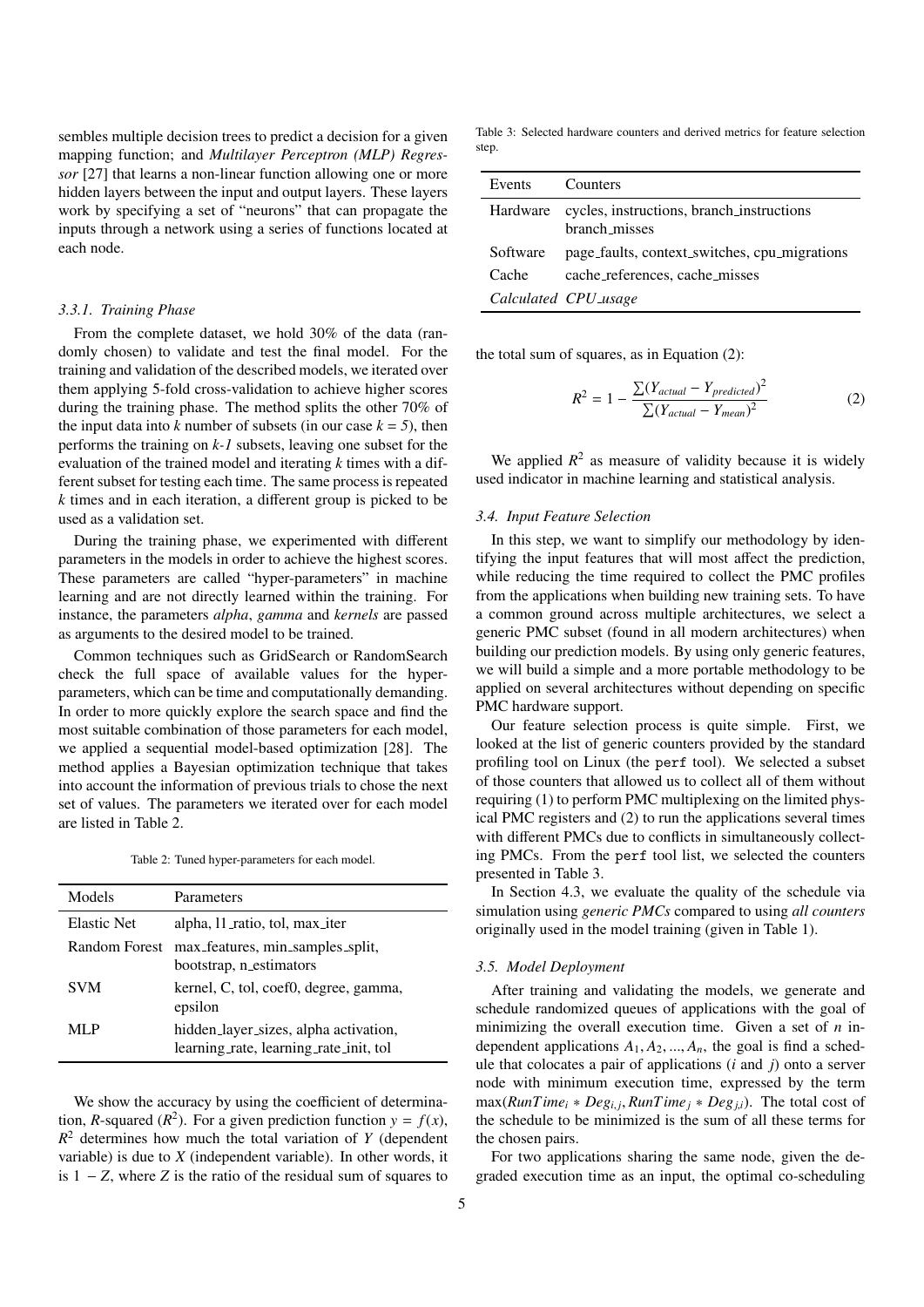

Max Runtime on co-location (calculated given the machine learning model degradation)

Figure 4: Overview of the scheduling phase using a degradation graph built using predictions from the selected machine learning model.

can be found in polynomial time [29]. This problem can be modeled as a fully connected graph, the *degradation graph*. As shown in Figure 4, each vertex of the degradation graph is an application (from the job queue) and each edge is the highest degraded runtime, calculated using the predicted degradation of the pair when they run on the same node.

The optimal colocation problem for two applications can be viewed as a *minimum-weight perfect matching* problem given the degradation graph [29]. Finding the solution for this matching problem is equivalent to finding an optimal colocation scheduling for pairs of applications because a valid scheduling means all selected pairs should cover all vertices without sharing the same vertex, which is a condition for a perfect matching. The minimum-weight ensures the objective function of the colocation problem is satisfied, which stands for minimizing the sum of the execution times, taking into account the degradation between colocated applications.

We use the *blossom* algorithm [30] to optimally solve the matching problem for application pairs in polynomial-time:  $O(n^2m)$ , where *n* and *m* are the number of nodes and edges in the degradation graph, respectively. We show in Section 4.4.3 an analysis on the computational time required to solve this matching problem and produce a scheduling solution, based on the degradation graph and approximately using a greedy heuristic, which simply selects the pairs with the lowest runtime to execute once the pairs are ready to be scheduled.

While the output given by the solution of the *minimumweight perfect matching* results in a set with minimum overall execution time for the entire set of pairs, the solution may produce pairs with very high execution time due to degradation when compared to its solo/serial execution. Thus, we decide to schedule those pairs with excessive degraded runtime in a serial fashion (using exclusive resources). This is because excessive degradation will increase the *makespan* when executing those pair of applications together in the system.

## *3.5.1. Simulated Scenario*

Before deploying the models on the real system, we perform an offline deployment on which we project the performance of the models while generating scheduling for different queues without executing them in the real server. The simulation gives us a good approximation of the real execution as we compute the performance of the schedule using the real measures previously collected for a given set of applications. Thus, we can use the real degradation and runtime of the applications to compute the projected *makespan* of each model solution. This allows us to perform a more accurate comparison across the models beyond the trained model indicator (R2 score). After performing the simulations, we select the model that most minimized the *makespan* to be deployed and validated upon execution on a real system scenario. In Section 4.4, we show the numbers for the model results.

## *3.5.2. Real System*

For the final deployment on the real system, we incorporate the trained and simulated model into an existing batch scheduling system. We implemented and deployed the chosen models in the Slurm workload manager. We have adopted Slurm [31] because it is a popular, scalable, widely deployed, open-source, fault-tolerant job scheduling system for Linux clusters. Our solution is implemented as a scheduling plugin that provides the necessary structure to colocate the jobs. The plugin is executed periodically to (1) check the queue of submitted jobs and (2) compute the pair of jobs that are allowed to run together. After computing the schedule, the plugin attempts to find colocation opportunities for the pending jobs on the server machines that are already running other jobs.

## 4. Experimental Evaluation

We evaluate our approach in a cluster of multi-core servers running several HPC applications. We perform several exper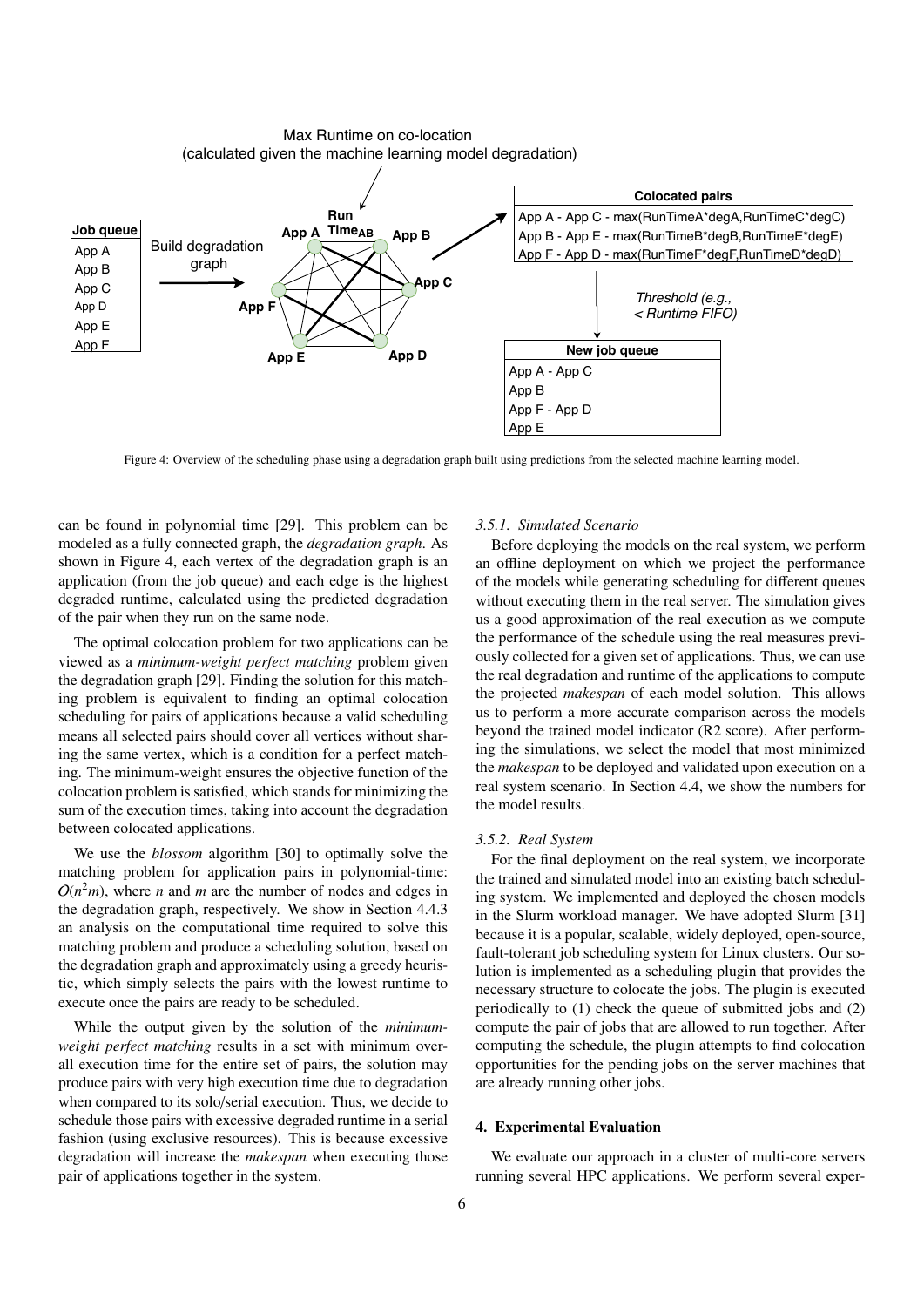Table 4: Applications used in our experiments.

| <b>Benchmark</b><br>Suite | <b>Applications</b>                                                  |  |  |
|---------------------------|----------------------------------------------------------------------|--|--|
| Parsec                    | blackscholes, fluidanimate, swaptions,<br><i>vips, streamcluster</i> |  |  |
| Rodinia                   | <i>lavaMD, lud, cfd, particlefilter</i>                              |  |  |
| MineBench                 | hop, SVM-RFE, kmeans                                                 |  |  |
| <b>NPB</b>                | bt, ft, lu, sp, ua, ep, cg                                           |  |  |
| Splash                    | barnes, fmm, ocean, waternsquared<br>waterspatial                    |  |  |
| Miscellaneous             | stream, lulesh, SSCA, fft, mandelbrot, qsort,<br>miniFE, HPCCG       |  |  |

iments with varying job queues to compare our approach with two existing default policies in Slurm's workload manager: (a) the first executes the applications sequentially on a server, and (b) the second allows for server sharing, but without any degradation knowledge. We also compare (c) a greedy solution vs blossom (perfect matching) solution given the knowledge of the degraded runtime execution graph. The goal is to contrast the quality of output (metric of interest is makespan) and time required to produce a scheduling solution.

## *4.1. Experimental Setup*

We carried out the experiments on a cluster set up with servers equipped with two Intel Xeon SandyBridge-EP E5- 2670 that together comprise 16 cores operating at 2.6 GHz. Each socket has 20MB L3 cache(LLC) shared among all cores. Each server has 64 GB of DDR3-1600 DIMMs main memory.

To minimize Linux interference on the makespan, the CPU *intel pstate* governor was set to "performance" mode with the clock speed fixed at the highest frequency. The operational system was SUSE Linux Enterprise Server 11 SP3 with kernel version 3.0.101-0.47.90-default x86<sub>-64</sub>. For our experiments, we considered a set up of a head node that executes the Slurm controller daemon and the compute nodes up to 5 servers. Hyperthreading was disabled as in most data center systems.

We used a total of 32 applications from different benchmarks to perform our experiments, including 27 applications from Parsec [32], Rodinia [33], NPB [34] and 5 applications from Splash [35]. The applications on Table 4 were selected to cover a variety of computational patterns found in multithreaded and high-performance codes. All applications were compiled using GNU/Linux GCC 6.2.0 with O3 optimization flag and multithreading enabled, so each application could use the number of threads equals the number of cores on the server node. We profiled the application using the Linux tool Perf at a per-thread level and the working set for the applications was tuned to exceed the size of private caches, as it is common for native input size on real machines.

We used the *Scikit-learn* library [36] to implement the machine learning techniques. The accuracy of the models is calculated using the coefficient of determination,  $R$ -squared  $(R^2)$ , as



Figure 5: Highest accuracy achieved using *all collected counters* and the subset of *selected counters*.

explained in Section 3.3.1. Recall that the performance of the model is better when the value of the  $R^2$  is close to one.

## *4.2. Accuracy of the di*ff*erent models*

To analyze the accuracy of the different models, we first present the training and validation results following the steps described in Section 3. During the training phase, we also evaluated the impact of using additional information (such as min, max, and standard deviation) for each collected PMC feature, as well as decreasing the number of required features for prediction. We then built and trained different models based on each scenario. Table 5 presents additional information about the hyper-parameters selected for each model used in this section. Figure 5 shows the highest accuracy (*r2 score*) for the trained models in our validation step. For brevity and clarity on the figures we will refer to the models as following: *EN* for Elastic Net, *SVM* for Support Vector Machine, *RF* for Random Forest and *MLP* for Multilayer Perceptron.

The left-hand side of the Figure 5 shows the highest accuracy reached by each model when using all collected hardware counters (Section 3.2). We can observe that all machine learning techniques achieved an accuracy of about 70%. We also noticed that increasing the feature space with *min*, *max* and *standard deviation* values does not drastically improve the accuracy for ElasticNet and SVM models. On the other hand, it had the opposite effect for MLP and Random Forest accuracy. The accuracy for MLP increased 9%, while the accuracy for Random Forest dropped the same figure.

Since we decided to simplify the methodology by using a subset of the collected PMCs as detailed in the Section 3.4, we trained and evaluated the models taking into account this subset of features, which are generic PMCs. The right-hand side of Figure 5 shows the accuracy of the models. We notice that reducing the number of features can decrease the accuracy for the ElasticNet model, while for SVM it has a slight improvement when compared with using all collected counters (lefthand side). The MLP model kept a similar performance and had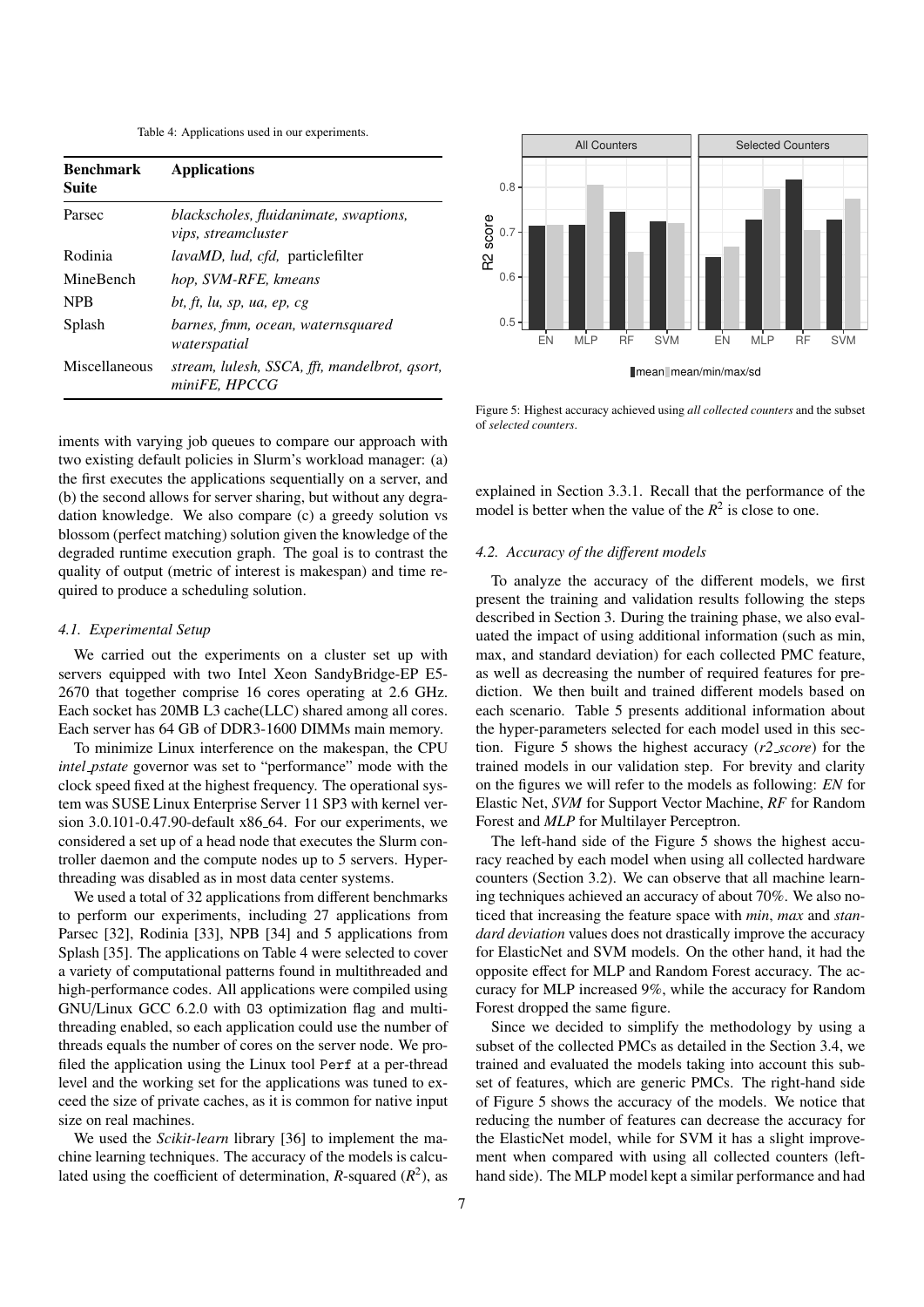Table 5: Parameters tested during training phase.

| <b>Models</b>        | <b>Hyper-Parameters</b>                                                          | <b>Counters</b> | Best values — mean/min/max/sd                        | <b>Best values — mean</b>                               |
|----------------------|----------------------------------------------------------------------------------|-----------------|------------------------------------------------------|---------------------------------------------------------|
| Elastic Net          | alpha, 11 ratio, tol, max iter                                                   | All             | 1, 1.0, 1.0e-05, 10000                               | 0, 1.0, 0.001, 10000                                    |
|                      |                                                                                  | Selected        | 0, 1.0, 0.001, 10000                                 | 0, 0.048, 1.130e-05, 1240                               |
| <b>SVM</b>           | kernel, C, tol, coef0, degree, gamma,<br>epsilon                                 | All             | linear', 100.0, 0.001, 1.0, 1, 'scale', 100.0'       | linear', 100.0, 1.0e-05, 1.0, 5, 'auto', 100.0          |
|                      |                                                                                  | Selected        | 'poly', 52.260, 1.0e-05, 0.966, 3, 'auto', 100.0     | 'poly', 100.0, 1.0e-05, 1.0, 3, 'auto', 100.0           |
| Random Forest        | max_features, min_samples_split,<br>bootstrap, n_estimators                      | All             | 'auto', 7, True, 10                                  | auto', 3, True, 9                                       |
|                      |                                                                                  | Selected        | 'auto', 7, True, 15                                  | 'sqrt', 2, True, 22                                     |
| <b>MLP</b> Regressor | hidden_layer_sizes, alpha, activation,<br>learning_rate, learning_rate_init, tol | All             | (32, 32, 8), 0.0898, relu, adaptive, 0.0002, 0.003   | (256, 256), 0.0003, identity, adaptive, 0.0001, 1.0     |
|                      |                                                                                  | Selected        | (128,128), 0.985, logistic, invscaling, 0.532, 0.007 | (32,256,256), 0.0270, logistic, invscaling, 1.0, 0.0001 |



Figure 6: Performance of the models during simulated deployment. We compare the schedule pairs produced by the models compared to the FIFO approach. Each model used two different strategies to assemble the final solution: Blossom and Greedy.

a small improvement when using only mean values to describe its features. The Random Forest model increases the accuracy of both models with the subset of counters, reaching 80% of accuracy. This demonstrates that using a subset of counters with a Random Forest model has the potential to perform well in the deployment. To assess its performance we carried out offline simulations in order to evaluate the quality of the schedule produced by this model.

#### *4.3. Makespan analysis via simulation*

The results in Section 4.2 show that different models can have similar accuracy. To have a better understanding of how the models would perform in the real deployment, we simulate an offline deployment to assess the performance of the models when scheduling 20 randomized queues of submitted jobs. Rather than executing the applications in the batch scheduling system, we use the data collected for training (measured runtime for both solo and colocated settings).

The summarized simulation results for each model are shown in Figure 6. From the figure, we notice that for the models built with all counters, their average performance was similar to FIFO. While ElasticNet, SVM, and MLP had a slight overall improvement of less than 2%, the RF model had an improvement of about 8%. ElasticNet, SVM, and Random Forest



Figure 7: Prediction behavior for each model during validation with an unseen dataset.

showed similar performance when using the simplified/generic input features. Surprisingly, despite achieving similar high accuracy compared to the other models during the training phase, the MLP model presented a 50% increase in the makespan when the model was simulated using the subset of features.

The figure also shows the results for two different strategies used to create the scheduling. As described in Section 3.5, the *Blossom* uses the result of the matching problem over a degradation graph to provide the solution, while the *Greedy* heuristic uses an ordered list to provide the solution. From the simulation, we noticed that the simplest strategy had similar performance compared to the more elaborate one. Furthermore, they kept the same trend of performance for every model that does not execute well in each scenario.

We further investigated why the models had poor results when they were simulated in the makespan analysis. Figure 7 shows the scatter plot of the prediction for each model when confronted with the unseen data during validation. Predictions that deviate from the true value do not contribute to maximizing server utilization, because the scheduler would make bad colocation decisions based on mispredicted values. We notice that predicting a degradation below the true value (underestimating the degradation) can be critical because the scheduler uses this indicator to colocate applications that should not be colocated together, thus making the applications experience severe performance slowdown. Predicting a degradation above the true value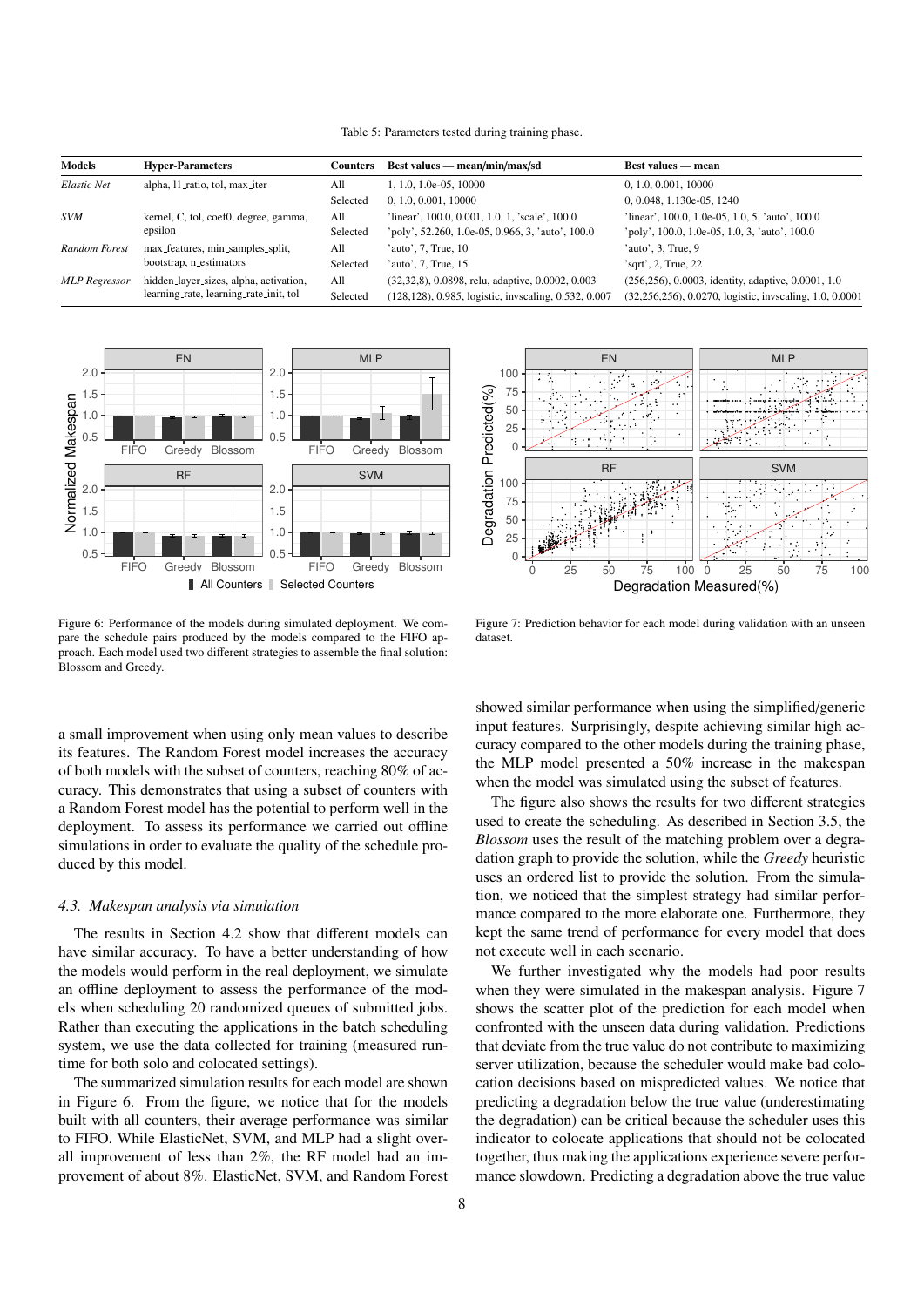is also not desirable (overestimating the degradation), but it is less critical because the scheduler can assume a conservative approach and schedule the applications in a sequential (FIFO) fashion.

Looking at Figure 7, we can observe that ElasticNet, SVM and MLP models produce more spread out predictions around the true value (represented in the figure by the straight red line) in which it is not possible to identify any particular trend. The Random Forest model, on the other hand, produced the majority of its prediction concentrated around the straight line. Except for Random Forest, all the other models predicted negative values (below zero) when confronted with the validation data, even though we did not have negative degradation in our dataset. Thus, we deemed those models (ElasticNet, SVM, and MLP) not suitable to be used in the resource manager as they could lead to bad application pairs and an increase in the makespan to execute the queue of jobs. It was also corroborated by the results of the makespan analysis through model simulation (Figure 6).

In conclusion, Random Forest was found to be the model with the best performance in our offline deployment. In the next experiments, we will show how the model accuracy influences the scheduler decisions in a real setting.

# *4.4. Real system results*

Given the promising results from model training/validation and makespan analysis performed offline, we integrate the Random Forest (best performing model) in our scheduling plugin for Slurm. As a baseline, we disable the shared resource and let the resource manager apply its FIFO execution, which we called *FIFO*. Slurm allows the applications to share the whole allocated server without restrictions, this approach was called *FIFO Shared*. It is agnostic to degradation between applications and executes the applications in order of arrival.

## *4.4.1. Predefined Degradation Levels*

To investigate the effect of degradation on execution performance, we evaluate the potential of sharing resources on a set of defined groups of applications with distinct degraded runtime levels then we analyze the behavior of the scheduling strategies. We randomly separated the arriving applications into 3 different pattern queues, for each pattern we created 5 different queues with 50 applications on each. The queues are represented according to their degraded runtime amount: *Low degradation queue* contained pairs of applications whose max runtime levels were lower than 75% of its FIFO execution; *Medium degradation queue*, contained pairs of applications whose execution order would generate runtimes of more than 75% and less than 100% of its FIFO execution; and *High degradation queue* containing pairs applications whose degraded runtime would be higher than its FIFO execution. This analysis aims to highlight the potential worst and best scenarios given the application set for the scheduling strategies.

Figure 8 presents the makespan, normalized to FIFO (serial execution). As expected, on *High degradation queue*, FIFO

shared had the worst performance (2.3x makespan on average) compared to FIFO. Because FIFO shared is not degradation aware, it has no flexibility to rearrange sequential bad pairs: it executes them in order of arrival, causing an excessive amount of degradation. Although the queue are made of applications with high degradation between them, by using the machine learning models we were able to outperform the FIFO execution, mainly by its capacity of rearranging the queue to find which applications can and can not execute together. It also outperformed FIFO shared as sequential bad pairs will not share resources.

On *Medium degradation queue*, FIFO shared outperformed FIFO with an improvement of about 23% on makespan. Even better results were obtained on *Low degradation queue* when the improvement on makespan reached around 40%. It happens because the serial execution misses opportunities when the applications can safely share resources as they do not fully utilize the resources. In these scenarios, FIFO shared can take advantage of the combination on applications' dispatch. As long as the order of arrival is beneficial to colocation, FIFO shared can improve the makespan over FIFO.

For *Medium degradation queue* and *Low degradation queue*, FIFO shared presented a slight improvement compared to our approach using the blossom strategy. This happens because FIFO shared takes a more aggressive approach pairing applications in order of arrival and using the next application in line to execute when a paired application finishes earlier. Although it is an advantage if consecutive applications to a pair can safely execute together right away, it is very dependent on the arrival order to provide good results. On the other hand, the blossom strategy executes conservatively a single pair of applications at a time and executes serially those whose runtime will exceed its FIFO execution. It means that the approach will not rely on the order of arrival and will safely execute the next applications in line only after both applications in the pair finish. On the other hand, the greedy strategy has similar performance compared to FIFO shared since it takes advantage of having a list of applications that can be safely paired.

Figures 9a and 9b show the execution of *High degradation queue* (applications in Y-axis, from top to bottom: *waternsquared, swaptions, streamcluster, stream, ssca, qsort, mandel, lulesh, lu, lavamd, kmeans, hpccg, hop, ft, fluidanimate,* ff*t, ep, cg, cfd, bt, blackscholes, barnes*) and *Low degradation queue* (applications: *waterspatial, swaptions, stream, qsort, particlefilter, minife, mandel, hpccg, hop, ft, fluidanimate,* ff*t, ep, barnes*) over time. Each horizontal bar represents the length of the execution time of each application. We can observe that in FIFO shared, an application can be placed alongside another application at the same time. To help illustrate the application execution, red and black dots in the beginning and end of each bar represent the start and end of the execution.

In the high degradation scenario, it is considerably better to serialize the execution of the applications (Slurm's FIFO policy) rather than to allow server sharing (Slurm's sharing policy). On the other hand, in the low degradation scenario, server sharing can enhance performance compared to running the applications serially because the applications are not contenting for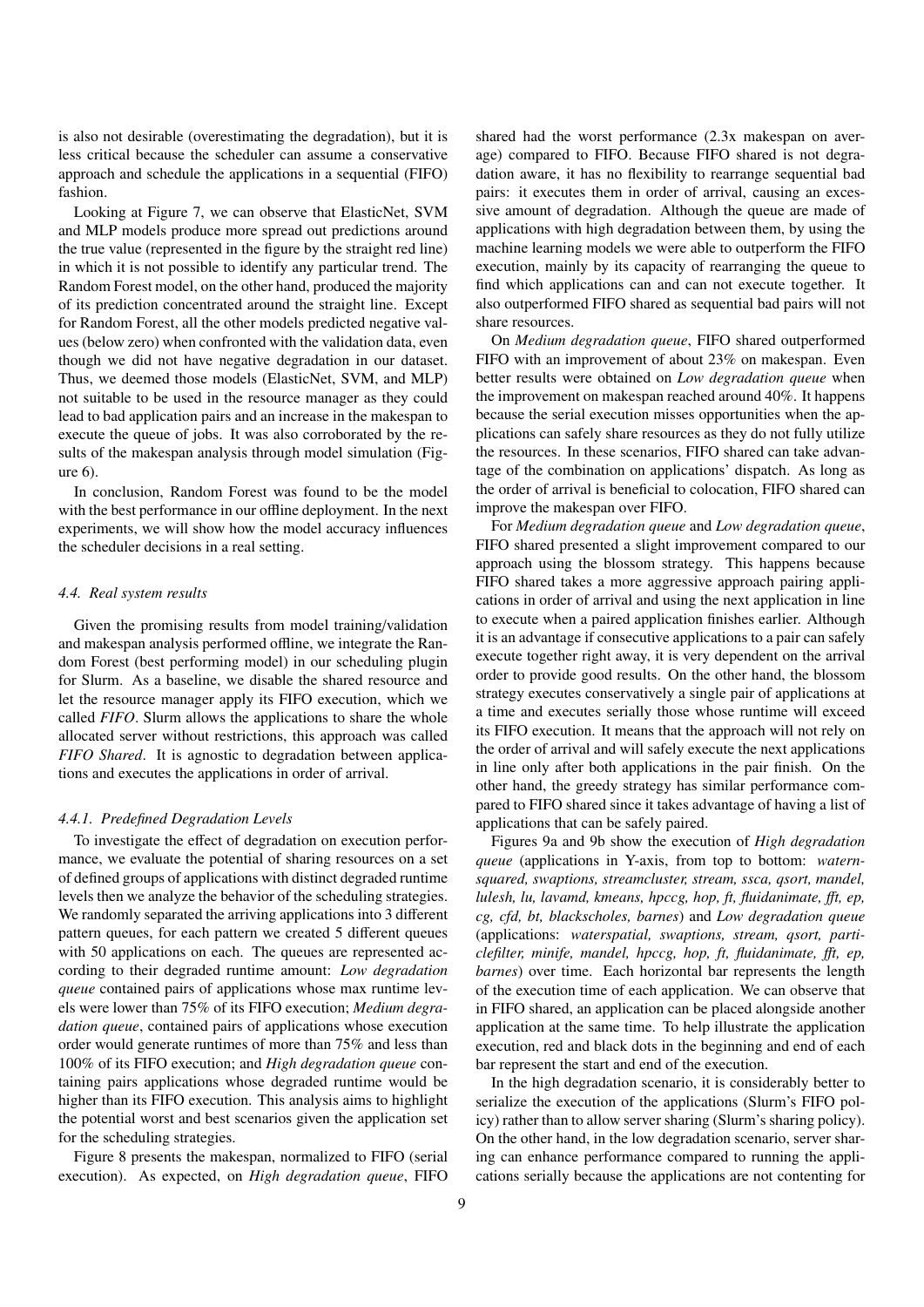

Figure 8: Normalized makespan of 5 queues with 50 applications (on a single server) for high, medium, and low degraded runtime arrival pattern. It also shows the performance of the solution using greedy and blossom strategies.

the same shared resources. Since our approach attained good makespan reduction compared to FIFO, this result demonstrates the effectiveness of our predictive approach that could correctly identify the scenarios where it is worth performing workload colocation vs non-colocation.

## *4.4.2. Random job queues*

For the evaluation of the model deployed on a real system, we generated 20 queues each one containing 50 randomly chosen applications. Then we ran those queues on a single server and the batch scheduler system analyses all jobs submitted to the queue. Figure 10 presents the average makespan normalized to FIFO for the methodology. We note that FIFO shared increased the makespan by almost 50%, while our solution improved the makespan on average by about 7%. It is worth mentioning that our solution had better performance than FIFO for every executed queue. When investigating the results of the individual queues, in comparison to FIFO, our solution had 3% of makespan improvement in the worst scenario and almost 12% in the best scenario. In addition, our approach also outperformed the DI heuristic<sup>1</sup> presented in Figure 1, which allowed bad pairs to execute together in most executed queues, thus increasing the makespan by 7%. This result highlights the importance of considering additional performance counters when characterizing the degradation instead of relying on cache misses as a sole indicator.

Following the good results achieved after deploying the model in a real system, we evaluated its scalability increasing the number of servers in the configuration. For each server added to the evaluation, we also increased linearly the number of dispatched jobs for each queue. Following the test for one server, in this test the batch scheduler system analyses all jobs submitted to the queue. Figure 11 presents the makespan for each configuration when the number of servers varies. We noticed that for one to three servers the average improvement is about 5% to 7%, however, we had a slight decrease when the number of servers was four and five using the blossom strategy. They had a respective improvement of less than 3% and 1% on average. Since we take a holistic view of the queue of jobs, which means that the plugin will take into account all currently jobs dispatched to the system, consequently we will see an impact in the performance when the number of considered jobs starts to grow (see more details in Section 4.4.3).

Figure 11 also presents the makespan results normalized to FIFO, for random forest model using the greedy strategy. Both strategies, blossom and greedy, were able to outperform the FIFO execution on average and the greedy strategy achieved a better performance than that of the blossom strategy. It kept its performance of 7% on average for four servers with a slight decrease to 6% for five. This is due to the overhead associated with the greedy solution which is slightest lower than the blossom (see section 4.4.3). It is worth mentioning that the greedy strategy had better performance than FIFO for all tested queues across the servers. Furthermore, the advantage of the greedy strategy over the blossom happens as we apply the threshold that cuts down pairs that are expected to run slower than the FIFO scheme. In this case, the greedy goal of picking always the lower runtime pairs took more advantage than the wellbalanced blossom strategy, since the applications in pairs with

<sup>&</sup>lt;sup>1</sup>In our implementation of DI, we took advantage of the execution profile of the jobs available to the resource manager (in our case, Slurm) and sorted the jobs in ascending order list based on their LLC miss rates. Then, we build the scheduling pairs grouping an application with the lowest and another with the highest cache miss in the list until we considered all jobs. This maximizes resource usage variance to avoid shared resource contention.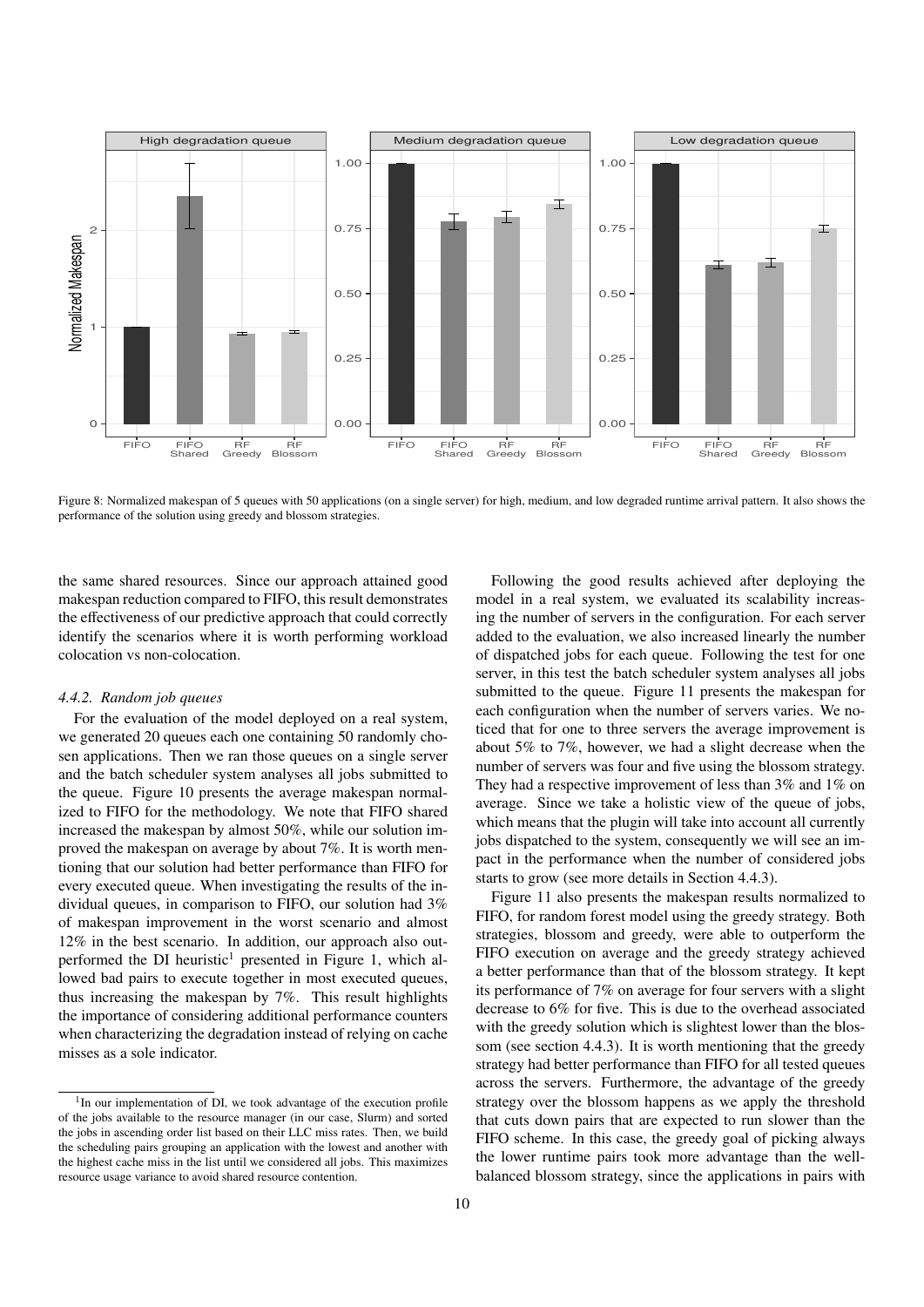

(a) Job queue with high degraded runtime



(b) Job queue with low degraded runtime

Figure 9: Timeline showing how the applications are scheduled, highlighting two scenarios: (a) High degradation vs (b) low degradation. See text for the list of applications.



Figure 10: Normalized makespan for greedy and blossom strategies to execute 20 randomly-generated queues on a single server.

predicted excessive runtime will be executed alone when the threshold is applied. Note that using a simpler strategy already reduces the makespan significantly (about 7% on average) over



FIFO RF – Greedy RF – Blossom

Figure 11: Normalized makespan for blossom and greedy strategies to execute 20 randomly generated queues in multiple servers.



Figure 12: Measured time spent to predict the degradation for all pairs of applications using the Random Forest model

# FIFO.

# *4.4.3. Scalability analysis*

We evaluate the time required to compute a scheduling solution when varying the number of applications. The solution time includes the time to predict the degradation of each pair of applications and the time to compute the co-scheduling pairs, solving the graph matching problem for blossom strategy or search in a list for greedy strategy.

Figure 12 presents the time measured to predict all degradation pairs for a varied number of jobs. This time is independent of blossom vs greedy strategies since the same model is used for both strategies. For this experiment, we found low standard deviation of 0.03% to 0.8%. We observe that the Random Forest model scales almost linearly with the number of jobs. Since the model uses as input the entire queue of pending jobs, a higher number of processed jobs can influence the model performance in the cluster scheduler.

Figure 13 presents the time spent creating the co-scheduling pairs, once the predicted degradation values for all pairs of jobs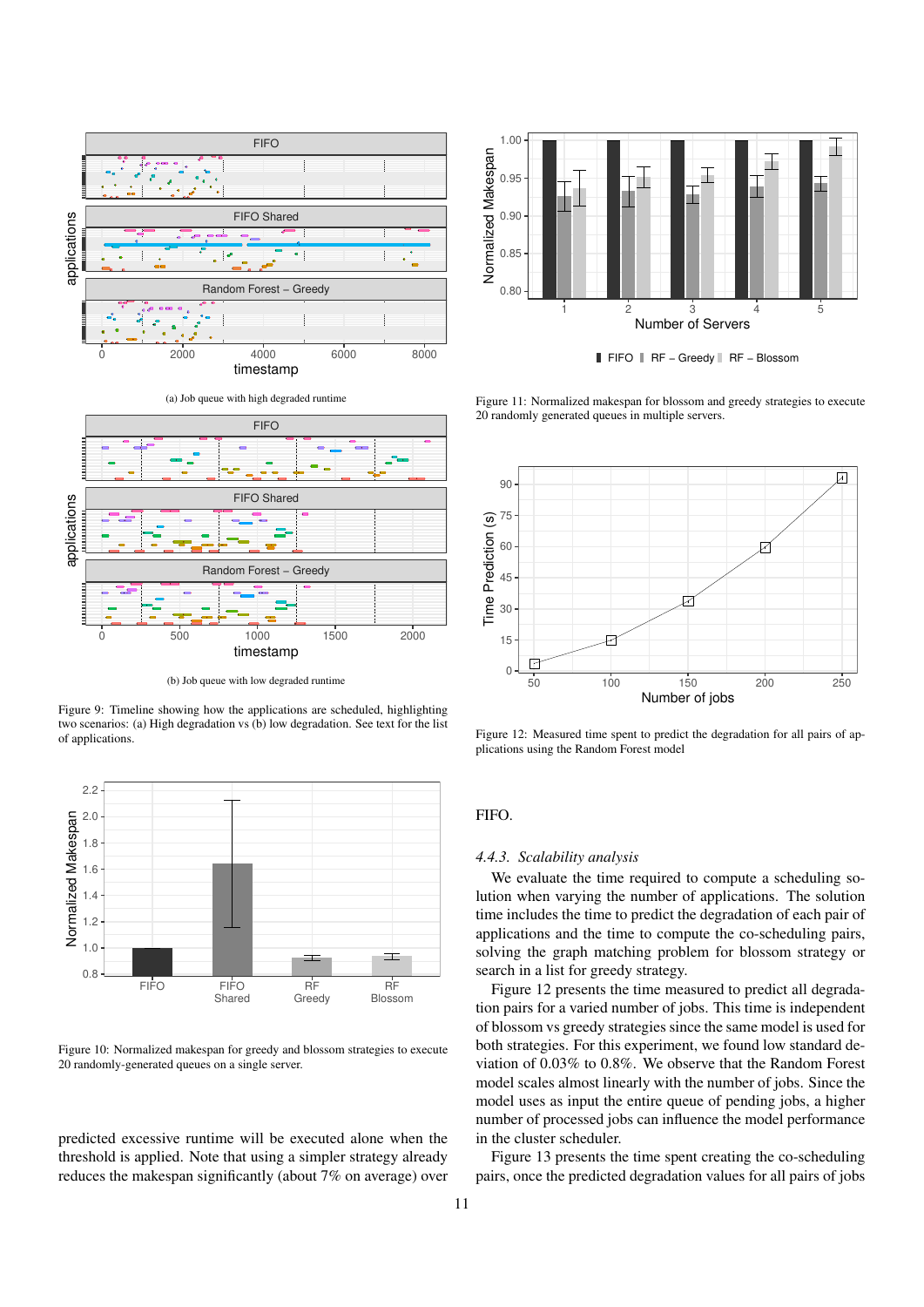

Figure 13: Measured time spent to produce scheduling decisions using two strategies: Blossom and Greedy.

are generated by the model. We observe that the greedy strategy taking from 0.003 *ms* to 0.23 *ms* (standard deviation of less than 0.005 *ms*) shows much lower processing time than blossom strategy which took from 0.35 *ms* to 22 *s* (standard deviation of 0.06 *ms* - 7 *s*). The greedy approach performs a simple sort on a list rather than executing the elaborated graph (Blossom) algorithm. The time spent to compute the scheduling for greedy never exceeded 1 second in our evaluation, while blossom spent up to 22 *s*. In real settings, a greedy strategy is recommended to handle a large number of jobs in the system.

In fact, the overhead associated with the blossom strategy helps explain the performance loss of blossom compared to greedy when adding more apps and servers in the cluster (shown in Figure 11). For four servers the total time to create the scheduling solution was about 80 *s*, while for five servers it increased to 124 *s*. The greedy strategy was less affected with four and five nodes since only the prediction time dominates its overhead. On the other hand, the blossom strategy is also penalized by the time taken to create the solution that also increases with the number of jobs. Therefore, the blossom strategy will always face the highest performance penalty with a high number of jobs.

#### *4.4.4. Reducing model inference time*

In order to improve the performance of our approach, we analyzed the impact of reducing the overhead necessary to predict the degradation for all pairs of submitted applications. As Figure 12 demonstrated that the built random forest model suffers when the number of applications grows, we looked into its parameters chosen during the training phase listed in Table 2 for the random forest model.

Since the random forest model averages the predictions of several base estimators, we noticed that the number of estimators is an important feature for this model and also contributes to the cost of predicting a sample. In spite of reducing the variance and increasing the accuracy of the model, sometimes a large number of estimators in a forest only increase its cost. We then decided to decrease the number of estimators evaluated

for the model and training the models to find out the balance between accuracy and time to predict in order to improve its scalability.

Figure 14 shows the result for the experiment of reducing the number of estimators for the random forest model. In this experiment, we trained the model with the reduced number of estimators while collected the time necessary to predict all pairs of applications for a queue of 50 applications. In the figure, we noticed that while the number of estimators increases the time taken to predict all pairs, it does not hold the same trend for accuracy. We can notice lower number of estimators with better accuracy than high number of estimators (e.g 10 and 12 estimators). In spite of using the model with the highest accuracy and also with a high number of estimators (22) for the previous experiments, we noticed the model using 6 estimators presented a good balance between accuracy and time to predict with the lowest time to predict (almost 2 s) for models with accuracy over 70%.



Figure 14: Time to predict the degradation for all pairs of applications for a queue of 50 applications using the random forest. Each point represents a model with a particular number of estimators.  $R^2$  score is used to represent the quality of the model.

We compared the random forest with the reduced number of estimators against the previous model that achieved the highest accuracy while using a higher number of estimators. Figure 15 shows the measured time to predict all degradation pairs using the model with the number of estimators reduced. It was measured multiple times, yielding a standard deviation of 0.01% to 0.28%. We clearly noticed that the reduction of the number of estimators affects the time to predict all pairs when the number of jobs increases. The time spent predicting the degradation decreased nearly 3x compared to the previous model. This decrease in the overhead will allow the approach to be used with a higher number of jobs before affecting the solution.

After reducing the number of estimators for the random forest model we deployed it in the real system while varying the number of servers. Figure 16 shows the normalized makespan for each scenario. In the figure, we noticed that the reduced model using the greedy strategy (RFG-R) could be improved when the number of queued jobs increased. Since the overall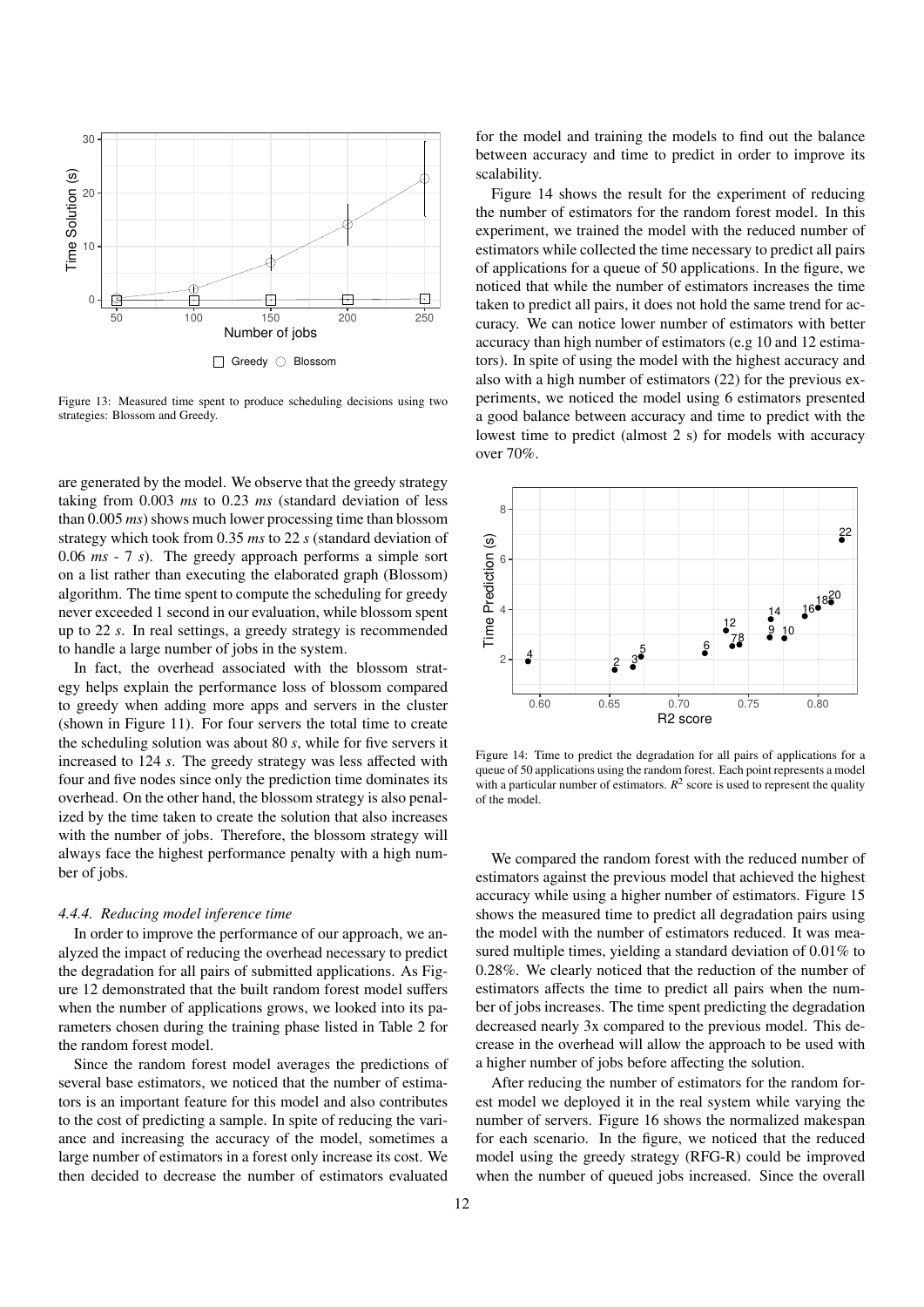

 $\Box$  Complete  $\bigcirc$  Reduced

Figure 15: Measured time spent to predict the degradation for all pairs of applications using the Random Forest model from training phase with 6 estimators (Reduced) and 22 estimators (Complete).

time for the greedy strategy is dominated by the prediction time, it could scale better than the original model with all estimators (RFG).

On the other hand, the reduced model using the blossom strategy (RFB-R) also had a significant reduction in its overhead attaining better performance up to five servers compared to the original model (RFB). However, the blossom/optimal strategy could not scale well as the graph algorithm introduced a higher overhead with an increasing number of applications and servers in the system.



**FIFO RFG** RFG−R RFB RFB−R

Figure 16: Normalized makespan for blossom and greedy strategies to execute 20 randomly generated queues in multiple servers. The number of estimators is reduce to decrease the random forest model's overhead (RF\*-R)

Given the results presented, we can observe that adopting a greedy strategy could best balance prediction time and effectiveness in reducing the makespan. Moreover, its lower overhead allows for scaling with a much higher number of jobs. This is important in real system deployment since our scheme could be triggered at shorter intervals without negatively impacting the scheduling manager. By tweaking key parameters in the model, we could also lower the time required to produce

application degradation predictions. This was particularly important to scale our solution to a higher number of applications and servers in the system.

## 5. Related Work

Georgiou *et al.* [37] implemented in Slurm three powercap policies for dealing with power limitations in large-scale HPC clusters. Ellsworth *et al.* [38] implemented power-aware Slurm plugins to explore and compare power management strategies using existing hardware platforms. Rajagopal *et al.* [39] developed a power-aware mechanism integrated within the Slurm to improve the system resource utilization and to reduce job waiting times by redistributing the system power under strict powercap regime. Sakamoto *et al.* [40] proposed a power-aware resource manager based on the Slurm to maintain a systemwide power limit using a set of interfaces in combination with portable APIs for power measurement and control. Simakov *et al.* [41] experimented on a Slurm simulator to study the benefits of node sharing. Dynamic Voltage and Frequency Scaling (DVFS) and Intel Running Average Power Limit (Intel RAPL) techniques have been extensively studied [42, 43, 12, 44] to improve energy efficiency and system throughput under overprovisioned scenarios.

To avoid negative interference between workloads Bubble-Up [2] uses the application's sensitivity and contentiousness to predict the degradation due to contention sharing the memory subsystem. The profiling complexity for all pairwise colocations with Bubble-Up would be  $O(N)$  (N as the number of applications). Alves *et al.* [45] provided a model based on multiple regression analysis and trained using micro-benchmarks to predict the average slowdown of collocated applications, given the LLC, memory, and network pressures. The work is extended in [46] to provide a scheduler that colocates Virtual Machines (VMs) using an Integer Linear Programming (ILP) formulation to minimize the number of physical machines. Octopus-Man[47] and Hipster [48] allow for energy-efficient colocations of cloud workloads by exploring heterogeneous multicore servers while focusing on a single (leaf) server. In contrast to these works, our solution is designed to be readily adopted as a plugin in an open-source cluster resource manager.

Dwyer *et al.* [15] investigated the effectiveness of machine learning on predicting performance degradation due to colocation of applications. Their model estimates the degradation based on per-core and system-wide hardware counter values. For multithreaded applications, the model could be used to estimate the degradation for each thread. Then, the scheduler can decide whether is necessary to allocate more hardware by averaging the degradation of all threads.

Delimitrou *et al.* [49] proposed a cluster manager that maximizes resource utilization while meeting workload performance requirements. It uses classification to determine the impact of the amount of resources, type of resources, and the interference on performance for each workload. The classification approach eliminates the need for exhaustive online characterization. Regularization models [22] were previously explored for predicting application interference. These models combined linear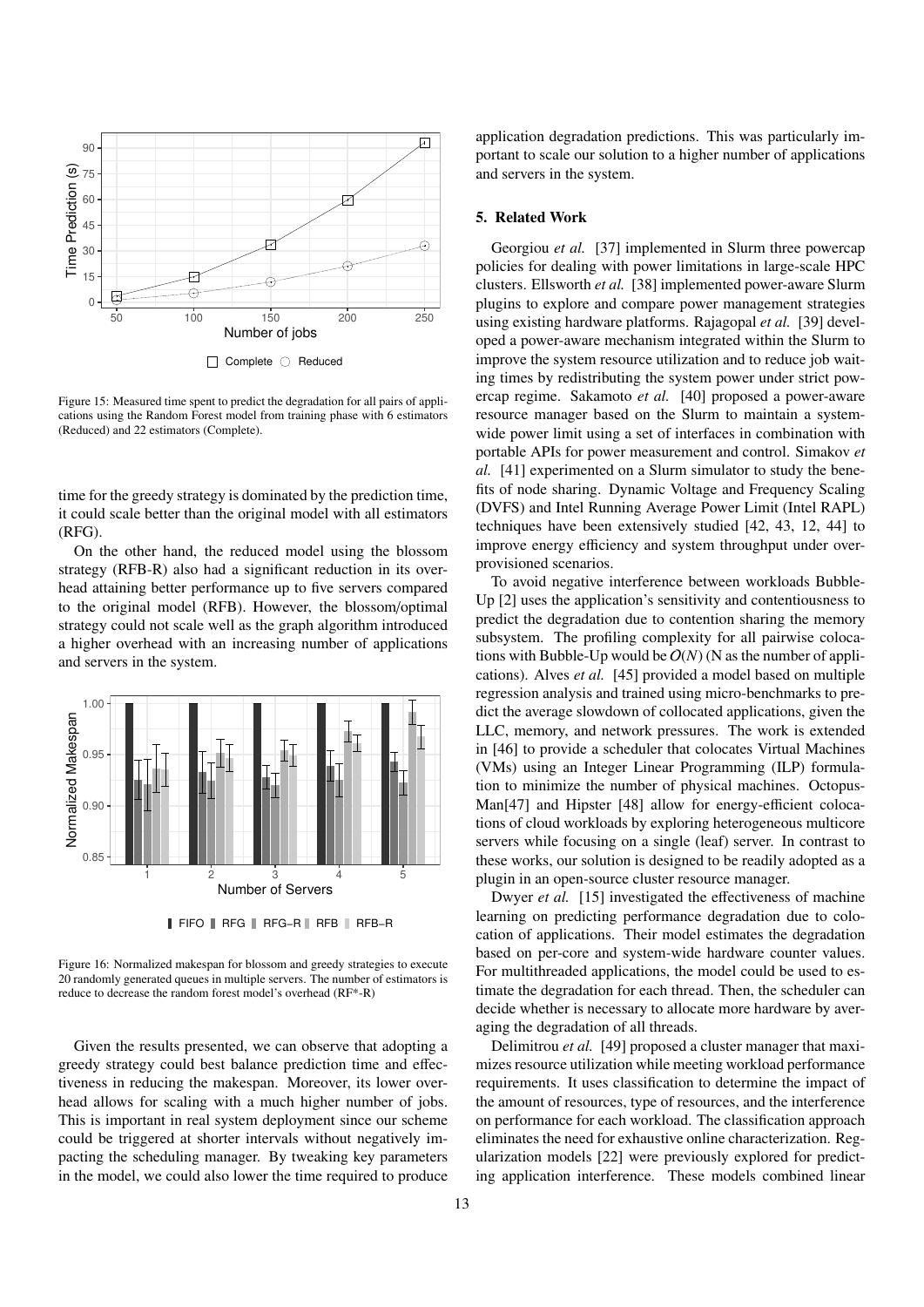and non-linear approaches to produce accurate predictions. The models were trained with low-level hardware features (instructions retired, cache miss, etc.) acquired from offline measurements.

#### 6. Conclusion

We propose a solution for application colocation that predicts the degradation of colocated applications and schedules the combinations with minimum degradation. This improves the allocation of overall system computing capacity and therefore optimizes server efficiency. We experimentally demonstrate that using hardware counters in machine learning is a promising alternative to tackle this problem. We implemented our solution in the open-source cluster resource manager Slurm, as a plugin in its scheduling decision process. We carried out several experiments to evaluate the effectiveness of this method in a practical setting.

Our experimental results showed that machine learning models, in particular Random Forest, achieve good accuracy (81%) in the evaluation phase, outperforming other models such as regression. Our solution achieved performance improvements of 7% (avg) and 12% (max) compared to the policies used by the Slurm resource manager. The solution based on the greedy strategy presented the best-balanced approach considering both makespan improvement and overhead to compute the scheduling solutions.

#### Acknowledgement

This work is part of a project that has received funding from the European Union's Horizon 2020 research and innovation programme under Grant Agreement No. 754337 (EuroEXA); it has been supported by the Spanish Ministry of Science and Technology (project TIN2015-65316-P), Generalitat de Catalunya (contracts 2014-SGR-1051 and 2014-SGR-1272), the Severo Ochoa Programme (SEV-2015-0493) and the Ramon y Cajal fellowship (RYC2018-025628-I) of the Ministry of Economy and Competitiveness of Spain. The work is also supported by FAPESB (Edital JCB 008/2015) and the Brazilian federal government under CNPq grant (Process No. 430188/2018-8).

#### References

- [1] F. V. Zacarias, V. Petrucci, R. Nishtala, P. Carpenter, D. Mosse, Intelligent ´ colocation of workloads for enhanced server efficiency, in: 2019 31st International Symposium on Computer Architecture and High Performance Computing (SBAC-PAD), 2019, pp. 120–127.
- [2] J. Mars, L. Tang, R. Hundt, K. Skadron, M. L. Soffa, Bubble-up: Increasing utilization in modern warehouse scale computers via sensible co-locations, in: MICRO, ACM, 2011, pp. 248–259.
- [3] H. Yang, A. Breslow, J. Mars, L. Tang, Bubble-flux: Precise online qos management for increased utilization in warehouse scale computers, in: ACM SIGARCH, Vol. 41, ACM, 2013, pp. 607–618.
- [4] J. Breitbart, J. Weidendorfer, C. Trinitis, Case study on co-scheduling for hpc applications, in: ICPPW, IEEE, 2015, pp. 277–285.
- [5] P.-F. Dutot, Y. Georgiou, D. Glesser, L. Lefevre, M. Poquet, I. Rais, Towards energy budget control in hpc, in: CCGrid, IEEE Press, 2017, pp. 381–390.
- [6] L. A. Barroso, U. Hölzle, The case for energy-proportional computing, Computer 40 (12) (2007).
- [7] N. Gholkar, F. Mueller, B. Rountree, Power tuning hpc jobs on powerconstrained systems, in: PACT, ACM, 2016, pp. 179–191.
- [8] T. Patki, D. K. Lowenthal, B. Rountree, M. Schulz, B. R. De Supinski, Exploring hardware overprovisioning in power-constrained, high performance computing, in: ICS, ACM, 2013, pp. 173–182.
- [9] M. INTEL, Intel® 64 and ia-32 architectures software developer's manual, Volume 3B: System programming Guide, Part 2 (2011).
- [10] H. Zhang, H. Hoffmann, Maximizing performance under a power cap: A comparison of hardware, software, and hybrid techniques, ACM SIG-PLAN Notices 51 (4) (2016) 545–559.
- [11] B. Rountree, D. K. Lownenthal, B. R. De Supinski, M. Schulz, V. W. Freeh, T. Bletsch, Adagio: making dvs practical for complex hpc applications, in: ICS, ACM, 2009, pp. 460–469.
- [12] D. A. Ellsworth, A. D. Malony, B. Rountree, M. Schulz, Dynamic power sharing for higher job throughput, in: SC, ACM, 2015, p. 80.
- [13] R. Nishtala, D. Mossé, V. Petrucci, Energy-aware thread co-location in heterogeneous multicore processors, in: EMSOFT, 2013, pp. 1–9. doi:10.1109/EMSOFT.2013.6658599.
- [14] L. Tang, J. Mars, W. Wang, T. Dey, M. L. Soffa, Reqos: Reactive static/dynamic compilation for qos in warehouse scale computers, in: ACM SIGPLAN Notices, Vol. 48, ACM, 2013, pp. 89–100.
- [15] T. Dwyer, A. Fedorova, S. Blagodurov, M. Roth, F. Gaud, J. Pei, A practical method for estimating performance degradation on multicore processors, and its application to HPC workloads, in: SC, IEEE, 2012, p. 83.
- [16] A. de Blanche, T. Lundqvist, Disallowing same-program co-schedules to improve efficiency in quad-core servers., in: COSH/VisorHPC@ HiPEAC, 2017, pp. 13–20.
- [17] S. Zhuravlev, J. C. Saez, S. Blagodurov, A. Fedorova, M. Prieto, Survey of scheduling techniques for addressing shared resources in multicore processors, ACM Computing Surveys (CSUR) 45 (1) (2012) 4.
- [18] J. K. Rai, A. Negi, R. Wankar, K. Nayak, Performance prediction on multi-core processors, in: CICN, IEEE, 2010, pp. 633–637.
- [19] L. Subramanian, V. Seshadri, A. Ghosh, S. Khan, O. Mutlu, The application slowdown model: Quantifying and controlling the impact of interapplication interference at shared caches and main memory, in: MICRO, IEEE, 2015, pp. 62–75.
- [20] S. Blagodurov, S. Zhuravlev, A. Fedorova, Contention-aware scheduling on multicore systems, TOCS 28 (4) (2010) 8.
- [21] A. Merkel, J. Stoess, F. Bellosa, Resource-conscious scheduling for energy efficiency on multicore processors, in: EuroSys, ACM, 2010, pp. 153–166.
- [22] N. Mishra, J. D. Lafferty, H. Hoffmann, Esp: A machine learning approach to predicting application interference, in: 2017 IEEE International Conference on Autonomic Computing (ICAC), IEEE, 2017, pp. 125–134.
- [23] S. Kanev, J. P. Darago, K. Hazelwood, P. Ranganathan, T. Moseley, G.-Y. Wei, D. Brooks, Profiling a warehouse-scale computer, in: ISCA, ACM, New York, NY, USA, 2015, pp. 158–169. doi:10.1145/2749469.2750392.
- [24] H. Zou, T. Hastie, Regularization and variable selection via the elastic net, Journal of the Royal Statistical Society, Series B 67 (2005) 301–320.
- [25] B. E. Boser, I. M. Guyon, V. N. Vapnik, A training algorithm for optimal margin classifiers, in: COLT, ACM, 1992, pp. 144–152. doi:10.1145/130385.130401.
- [26] L. Breiman, Random forests, Mach. Learn. 45 (1) (2001) 5-32. doi:10.1023/A:1010933404324.
- URL https://doi.org/10.1023/A:1010933404324
- [27] G. E. Hinton, Connectionist learning procedures, in: Machine learning, Elsevier, 1990, pp. 555–610.
- [28] T. Head, MechCoder, G. Louppe, I. Shcherbatyi, fcharras, Z. Vinícius, cmmalone, C. Schröder, nel215, N. Campos, T. Young, S. Cereda, T. Fan, rene rex, K. K. Shi, J. Schwabedal, carlosdanielcsantos, Hvass-Labs, M. Pak, SoManyUsernamesTaken, F. Callaway, L. Estève, L. Besson, M. Cherti, K. Pfannschmidt, F. Linzberger, C. Cauet, A. Gut, A. Mueller, A. Fabisch, scikit-optimize/scikit-optimize: v0.5.2 (Mar. 2018). doi:10.5281/zenodo.1207017.

URL https://doi.org/10.5281/zenodo.1207017

- [29] Y. Jiang, X. Shen, C. Jie, R. Tripathi, Analysis and approximation of optimal co-scheduling on chip multiprocessors, in: PACT, IEEE, 2008, pp. 220–229.
- [30] J. Edmonds, Maximum matching and a polyhedron with 0, 1-vertices,